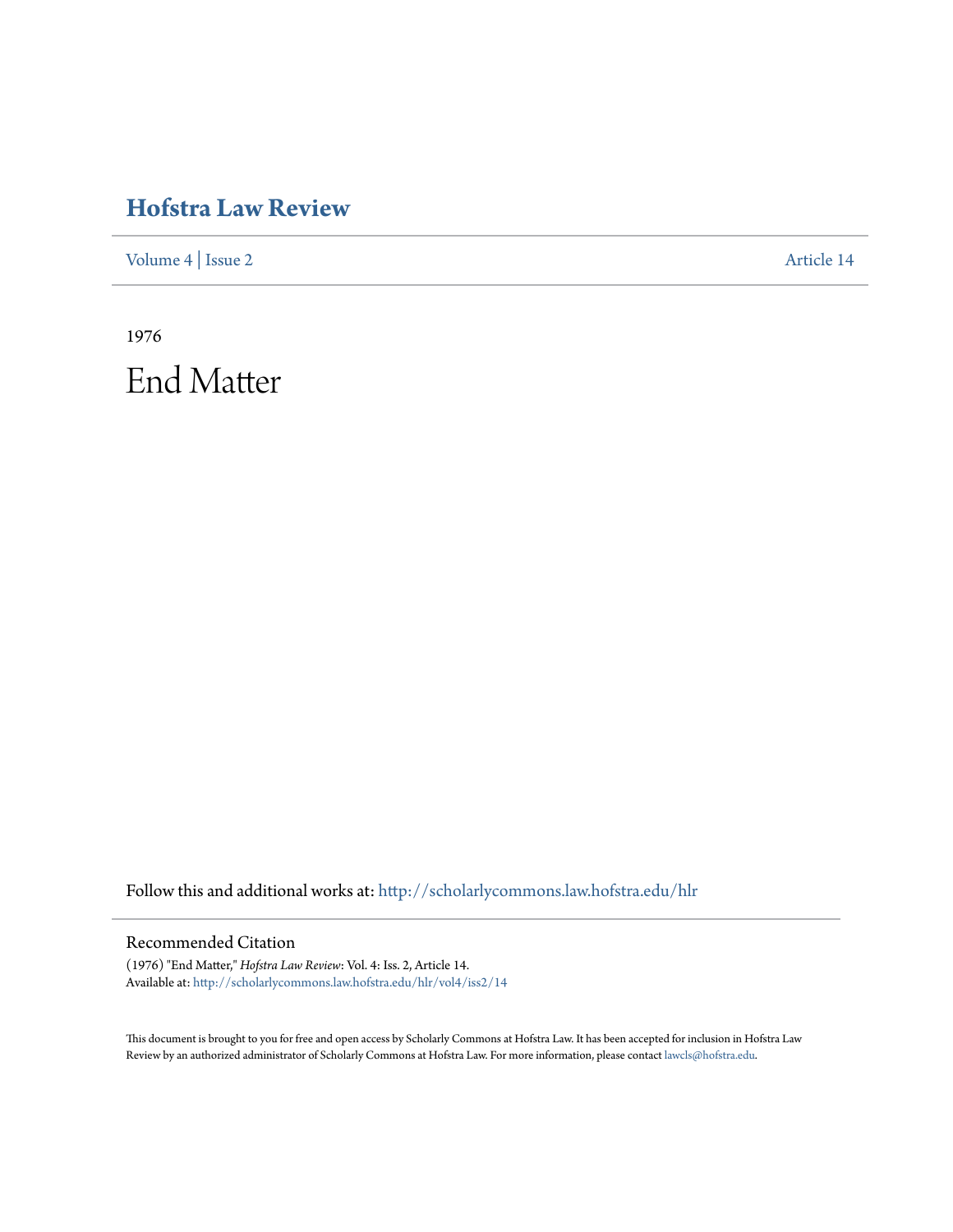## HOFSTRA UNIVERSITY SCHOOL OF LAW **ALUMNI ASSOCIATION**

"The objects of this Association shall be to advance the cause of legal education, to promote the interests and increase the usefulness of the Hofstra University School of Law, and to promote mutual acquaintance and good fellowship among all members of the Association and fellow members of the Bar."

Membership in the Association is open to all graduates of the School of Law, and entitles members to participate in all activities of the Association as well as to substantial discounts in the cost of law school related programs and services, such as the Law Review, the law school newspaper, and the Advanced Practice Institute. Annual Dues: \$10.00.



1

Published by Scholarly Commons at Hofstra Law, 1976